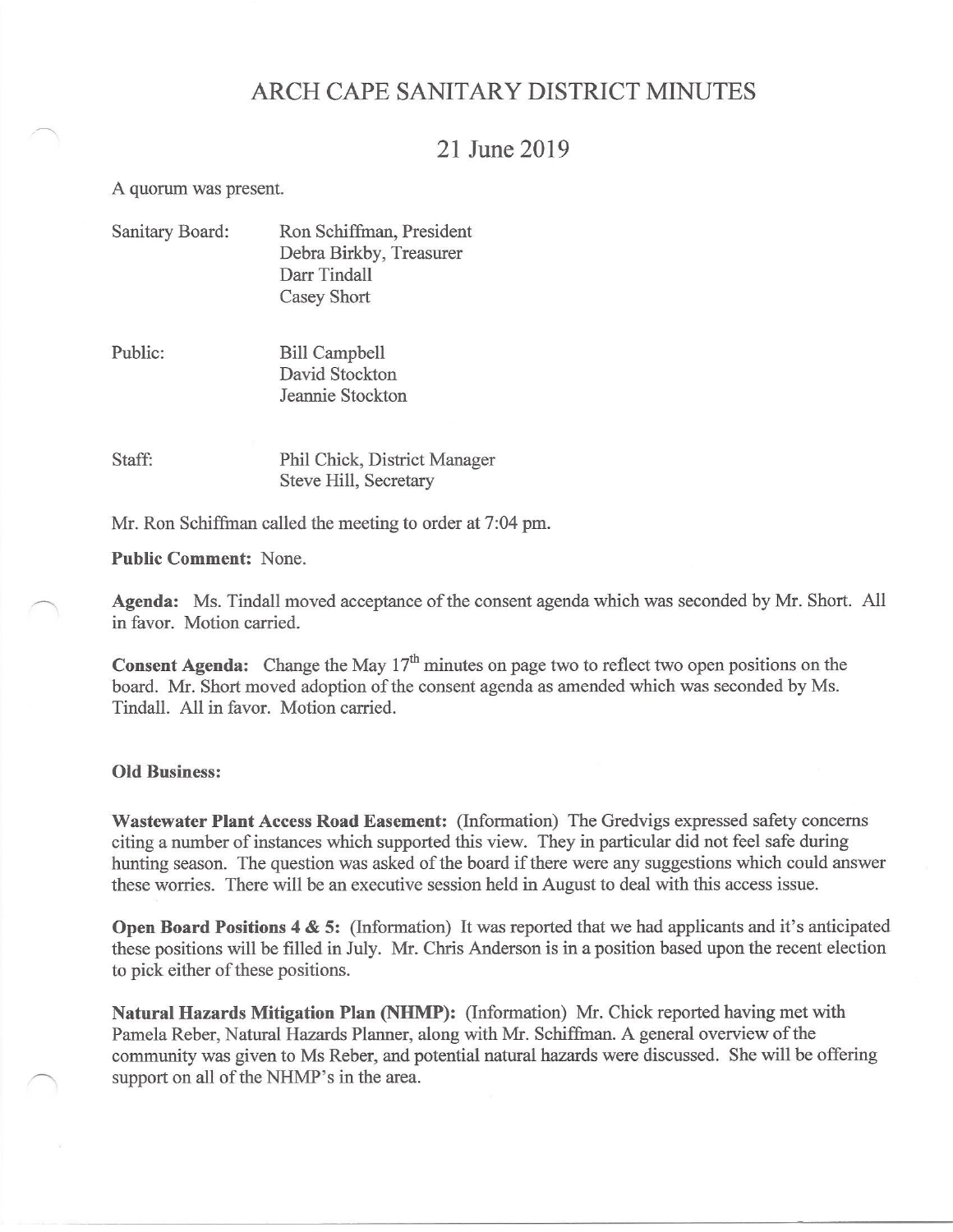Treasurer Position: (Information) Ms. Luanne Richey of SDAO indicated that the district only needs one officer position which is President and that the Treasurer position could be anyone including a volunteer. It was expressed that we may need to modify our policy on officer positions.

#### **New Business:**

Vice President Position: (Information/Action) A discussion took place on this position with action to take place at next month's meeting.

Board Position 3 Appointment: (Action) Mr. Short moved appointment of Mr. Carl Matson to position 3 on the board which was seconded by Ms. Tindall. All in favor. Motion carried.

#### **Reports:**

Accounts Receivable: Mr. Hill reported that receivables were in excellent condition.

District Manager's Report: (attached) Mr. Chick said that he was looking for board approval of the proposed Kubota contract for membrane purchase.

Mr. Short moved to authorize Mr. Chick to execute a contract for membrane purchases with Kubota which was seconded by Ms. Tindall. All in favor. Motion carried.

Treasurer's Report: As reported with the water district.

Board Comments:. Debra Birkby thanked the board for letting her be here. Mr. Casey Short said that it had been a pleasure to watch the development of the board and district and its policies, and acknowledged Ms Virginia Birkby as being such a large part of the District's success in this area. He additionally thanked Mr. Phil Chick for his leadership. Mr. Ron Schiffman expressed appreciation for everything that Mr. Short and Ms. Debra Birkby had done for the district and community.

July Agenda Items: Treasurer's position, appointment of board positions, election of officers.

Public Comment: Ms. Jeannie Stockton thanked those retiring for their contributions.

The meeting was adjourned by Mr. Ron Schiffman at 7:45 pm.

Respectfully submitted,

**Steve Hill** Attest

Mr. Ron Schiffman, President